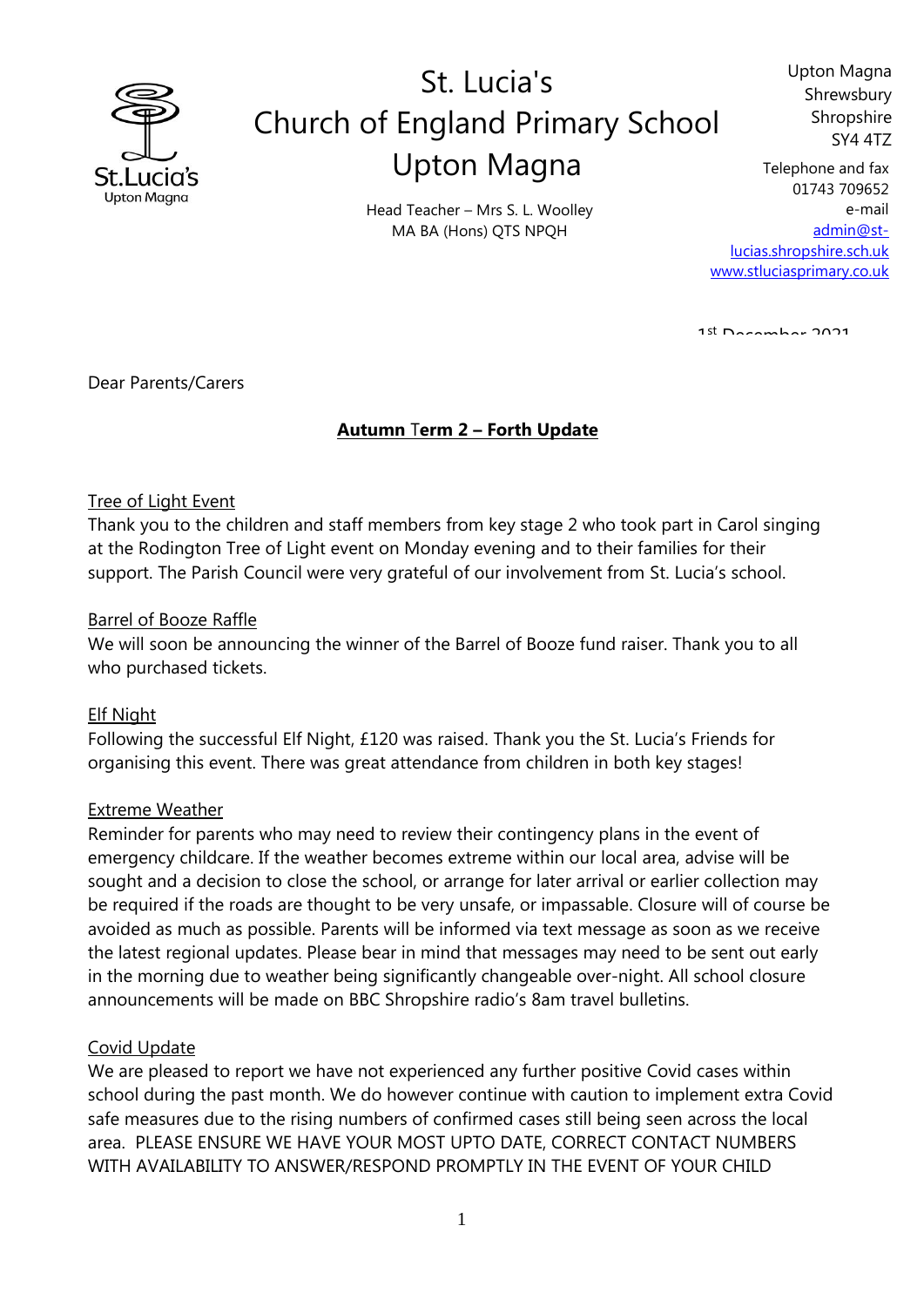BECOMING UNWELL AND FOR ANY MEDICAL EMERGENCIES. We advise if your child displays any Covid symptoms including: high temperature, headache, loss of taste/smell, upset tummy, or generally feeling unwell, we would appreciate you arranging a PCR test and to keep your child at home until the results are received. Thank you for your support.

### **Christmas Events**

### Pantomime

The children will soon be watching a professionally arranged online Pantomime with their classes. Thank you to the St Lucia's Friends for funding this enjoyable Christmas experience.

### **Christingle**

Thank you also to the families who attended Sunday's Christingle service in St Lucia's church and the Upton Magna Christmas Fair.

We have been thinking about Advent as an important time of preparing for Christmas.

## Carol Service

We are preparing for the Carol service which will be held on Wednesday 15<sup>th</sup> December at 2pm. A letter will be sent home shortly to help with the numbers of attendees in line with the church's capacity and Covid safe measures. Children are invited to wear a Christmas jumper with their school trousers/skirt on this day.

## School Christmas Fayre

The Christmas Fayre will be held after the Carol service on Wednesday 15<sup>th</sup> December at 3.30pm. Stalls will be spaced out around the hall and other areas in school to allow for social distancing. We are still short of any good quality, second hand items which could be donated as gifts. Please send these into school by Wednesday 8<sup>th</sup> December.

### Living Nativity

St Lucia's church are organising a Living Nativity around Upton Magna village on Sunday 12<sup>th</sup> December at 3pm. The event starts at De Qunicey Fields, before moving to The Haughmond, the Village Hall and then the church. If any families would like to participate, please let us know by Wednesday 8<sup>th</sup> December. If you are able to volunteer as a Shepherd, Roman soldier, to help with the singing, or participate in Jewish dancing, please let us know.

### Christmas Dinner

Christmas dinner will be served to the children on Wednesday 15th December (free for children in Rec to Year 2, £1.20 for nursery children and £2.40 for children in key stage 2).

# Christmas Party Food

Christmas party food will be served at lunchtime on Thursday 16<sup>th</sup> December (same costs as above). Children are invited to wear non-uniform on this day, but please ensure your child brings a coat and wears sensible shoes for outdoor playtimes.

# Upton Magna Village Calendars

2022 calendars are available at £6 each from school or the village store. The calendars include pictures of village scenes and the month of August is of the school's garden project.